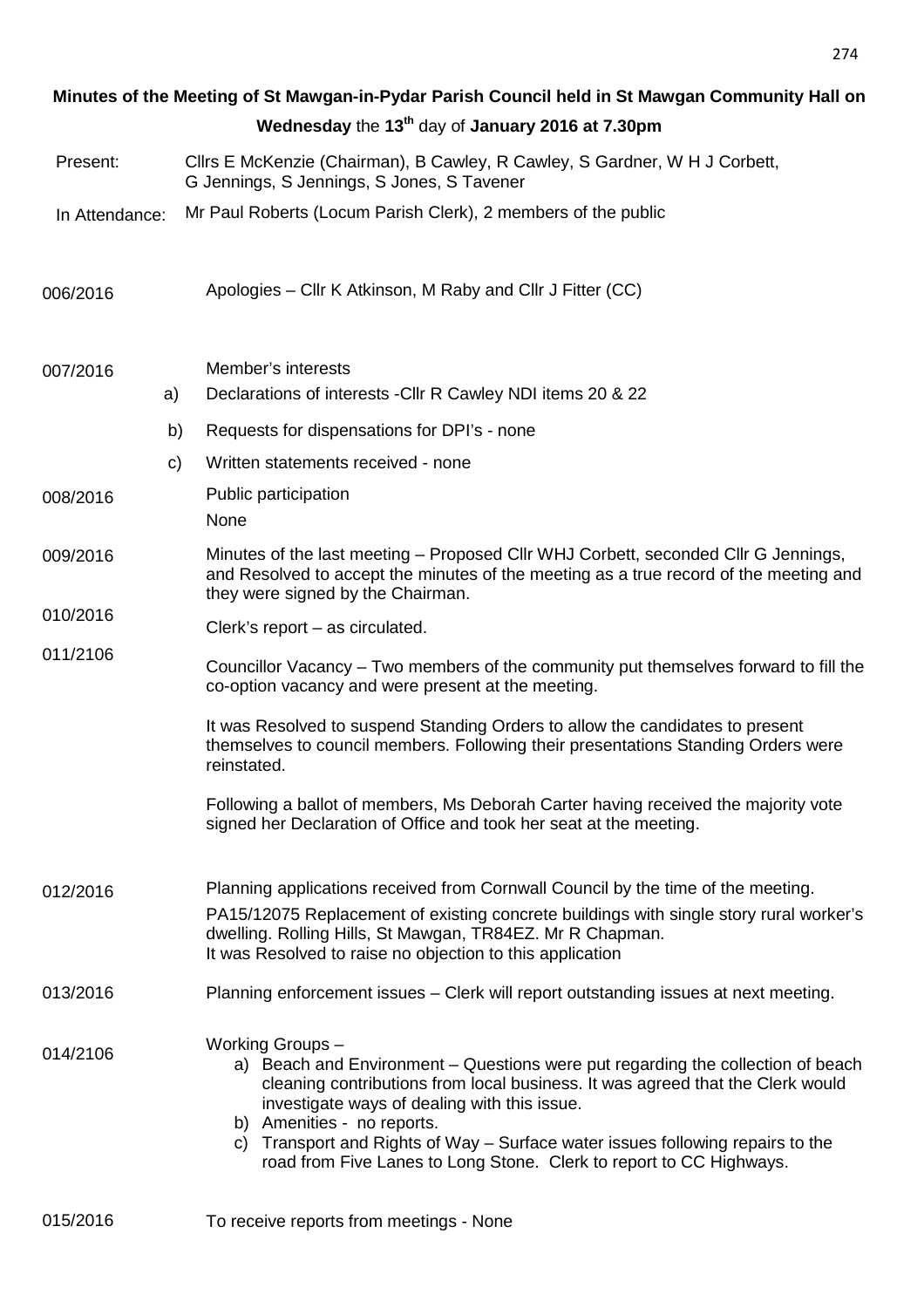| 016/2016 | To note and discuss if necessary any correspondence received since the<br>last meeting - None                                                                                                                                                                                                                                                                                                                                                                                 |  |  |
|----------|-------------------------------------------------------------------------------------------------------------------------------------------------------------------------------------------------------------------------------------------------------------------------------------------------------------------------------------------------------------------------------------------------------------------------------------------------------------------------------|--|--|
| 017/2016 | Cemetery - The Clerk reported that the interment of the late Janet Williams and the<br>ashes of the late Arnold Williams took place on Saturday 9 <sup>th</sup> January 2016.                                                                                                                                                                                                                                                                                                 |  |  |
| 018/2016 | Bench at Carloggas – No quotations for repairs had been received. Attempts to<br>resolve this matter will continue.                                                                                                                                                                                                                                                                                                                                                           |  |  |
| 019/2016 | Clerk vacancy – Cornish Guardian and SLCC vacancy adverts have been placed and<br>the closing date for the receipt for applications has been extended to 30 January 2016.                                                                                                                                                                                                                                                                                                     |  |  |
| 020/2106 | Closed Churchyard – It has been established that the Parish Council is responsible for<br>maintenance of the walls within the closed Churchyard. It was agreed that the Clerk will<br>contact the Land Agents who represent the Convent and invite them to a site meeting<br>to discuss common boundary maintenance issues.                                                                                                                                                   |  |  |
| 021/2016 | Tree Warden's report - Cllr WHJ Corbett reported on his inspection of the trees on the<br>playing field river bank and areas around the ford. Cllr S Gardner reported on his<br>inspection of the cluster of large trees by the Convent Wall and Lanherne Barton. It was<br>agreed that the Clerk contacts the CC Tree Officer to arrange a visit to obtain his/her<br>view of any safety issues.                                                                             |  |  |
| 022/2016 | Playing field leat clearance - the Vice Chairman reported that the adjacent landowner had<br>raised no objections, and the Chairman reported that the Cricket Club likewise had no<br>objections to the clearance. It was agreed the Clerk would seek permission from the<br>Carnanton Estate to bring a small digger to the area to carry out the work.                                                                                                                      |  |  |
| 023/2016 | Committees and Working Groups – members discussed the merits of operating committees<br>versus working groups. It was agreed to return to the matter when the legalities of<br>conducting council business by either method have been further explored.                                                                                                                                                                                                                       |  |  |
| 024/2016 | Footpath maintenance – It was Resolved to retain the existing schedule of cuts for one year<br>and to monitor the contract hours worked.<br>It was agreed that the Clerk will put notices on the PC notice boards inviting interested<br>parties to quote for the work. Cllr S Gardner requested the vote be recorded. Voting in<br>favour, Cllrs L McKenzie, WHJ Corbett, S Jones, S Jennings, B Cawley. Abstentions,<br>Cllrs S Gardner, D Carter. Against, Cllr S Tavener. |  |  |
|          | CIIr R Cawley left the chamber for this agenda item.                                                                                                                                                                                                                                                                                                                                                                                                                          |  |  |
| 025/2016 | Exempt business – It was Resolved to invoke Standing Order 3(d) that in accordance with<br>the Public Bodies (admission to meetings) Act 1960 as amended by S100 Local<br>Government Act 1972 the press and the public be excluded from the meeting during the<br>consideration of the following matters on the grounds that they may involve the likely<br>disclosure of exempt information.                                                                                 |  |  |
|          | (a) Staffing matters as per agenda item.                                                                                                                                                                                                                                                                                                                                                                                                                                      |  |  |
|          | There were no members of the public present at this juncture.<br><b>Exempt business omitted</b>                                                                                                                                                                                                                                                                                                                                                                               |  |  |
|          |                                                                                                                                                                                                                                                                                                                                                                                                                                                                               |  |  |

026/2016 Accounts – It was Resolved by the Council that accounts totalling £2073.21 and listed below, are approved for payment and duly signed after the meeting. Cllr S Gardner abstained from voting.